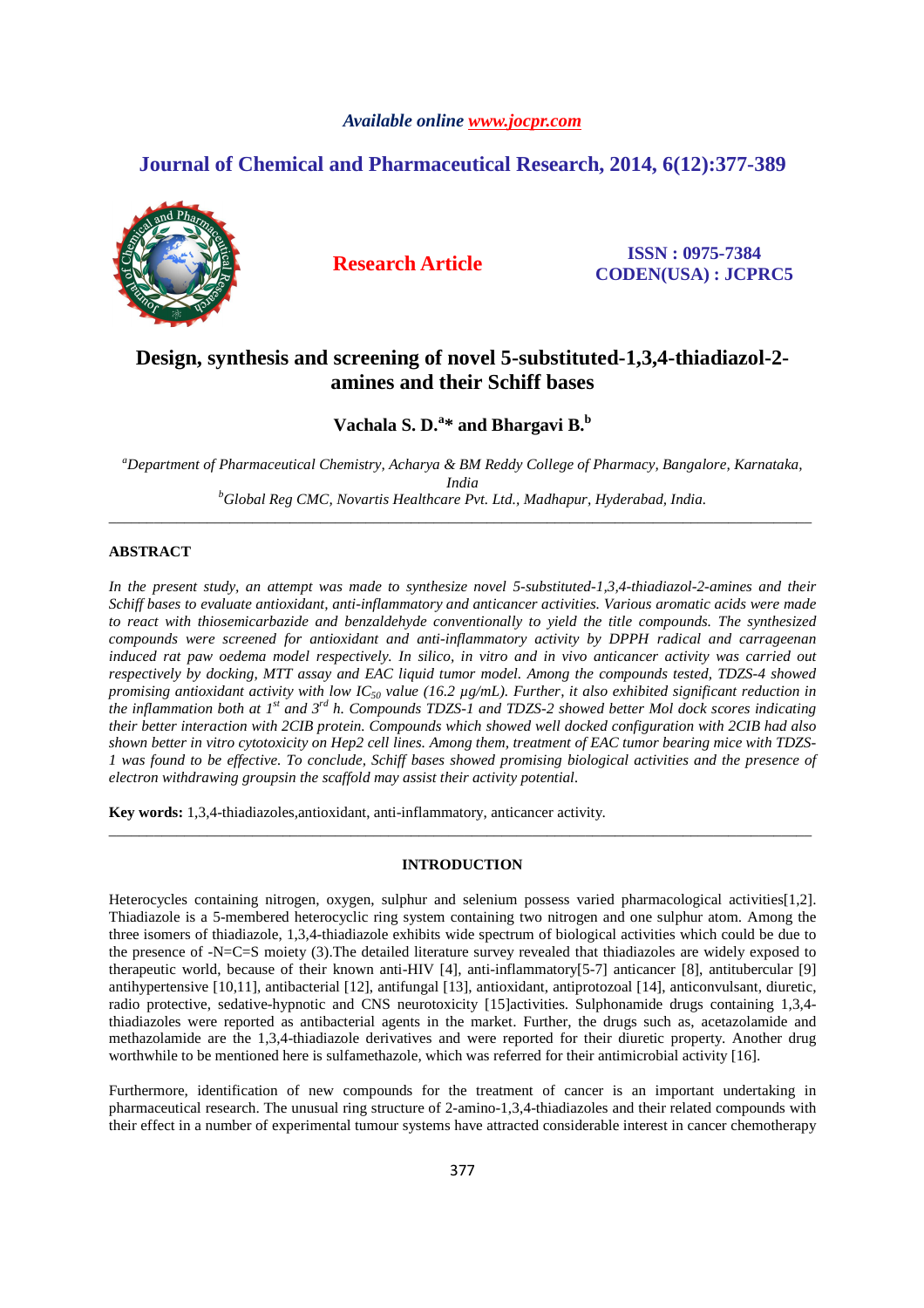[17, 18]. For example, 2-amino-1,3,4-thiadiazole [Compound 1a] for advanced non squamous cervical carcinoma [19] and 2,2'-(methylenediimino)bis-1,3,4-thiadiazole (Compound 1b) for antitumor activity [20].

*\_\_\_\_\_\_\_\_\_\_\_\_\_\_\_\_\_\_\_\_\_\_\_\_\_\_\_\_\_\_\_\_\_\_\_\_\_\_\_\_\_\_\_\_\_\_\_\_\_\_\_\_\_\_\_\_\_\_\_\_\_\_\_\_\_\_\_\_\_\_\_\_\_\_\_\_\_\_*



In the view of the above findings, it was considered worthwhile to synthesize new analogues of 1,3,4-thiadiazole with further modification on  $2<sup>nd</sup>$  and  $5<sup>th</sup>$  position in order to optimize the structure activity relationship (SAR) and their potency against inflammation and cancer.

## **EXPERIMENTAL SECTION**

The melting point of the synthesized compounds was determined by open capillary tube method using scientific melting point apparatus and it was uncorrected. The progress of the reaction and the purity of the compounds wereanalyzed by using precoated TLC plates; the solvent system used was Petroleum ether and Ethyl acetate (1:9). The spots were visualized under UV light. Further, the compounds were characterized by using UV absorption spectrophotometer, Shimadzu UV 4650 JAPAN. IR spectra of the synthesized compounds were recorded using Shimadzu FT-IR 8310 JAPAN and KBr press. Proton and Carbon-13 NMR spectra of the synthesized compounds were recorded on Bruker Biospin Avance-300MHz at SAIF, IIT, Chennai. Mass spectra of the synthesized compounds were recorded on Shimadzu MS-MS QP5050 at SAIF, IIT, Chennai.

#### **Chemistry**

Totally ten novel 5-substituted-1,3,4-thiadiazol-2-amine derivatives were synthesized according to the scheme given in Figure 1. Various substituted aromatic acid (0.15 mol), concentrated sulphuric acid (sp. gr. 1.84, 25 mL), and thiosemicarbazide (0.125 mol) were slowly heated to 80-90°C on a thermostatically controlled water bath for 7 h. After cooling, the content was poured onto crushed ice. The acid was neutralized with the help of 10 % ammonia solution. The crude precipitate, 5-(substituted phenyl)-1,3,4-thiadiazol-2-amines that got separated was filtered, washed several times with distilled water, dried and recrystallized from 50 % ethanol. [21, 22]. The same was dissolved (0.01 mol) in 20 mL of glacial acetic acid. To that, the solution of substituted aromatic aldehyde (0.01 mol) in glacial acetic acid was added drop wise with stirring and the reaction mixture was heated to reflux for 8 h.After completion of the reaction, the content was poured onto crushed ice; the product thus obtained was filtered, washed with water and recrystallized from ethanol[23].

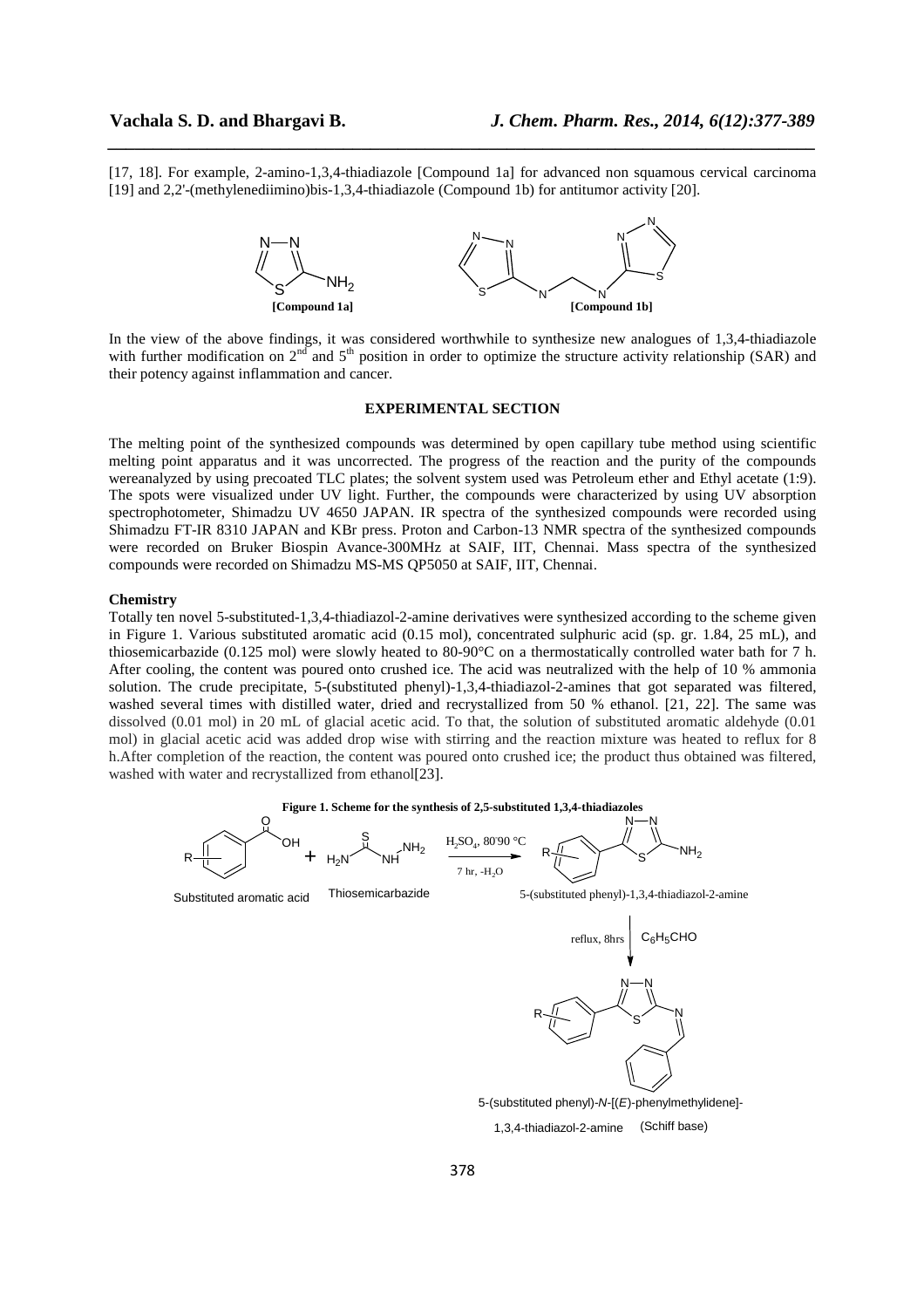The spectral data of the representative compounds were as follows:

#### *4-(5-amino-1,3,4-thiadiazol-2-yl)-2-nitrophenol (TDZ-1):*

Yield: 68%; m.p. 205 °C; IR (KBr) cm<sup>-1</sup>: 665.4 (C-S), 842.89 (N-O), 1510.26 (C=N), 1620.21 (NO<sub>2</sub>), 1323.17 (C-N), 3425.58 (NH2); <sup>1</sup>H NMR (DMSO) *δ* ppm: *δ* 3.5(singlet), *δ* 8.8-9.3(multiplet); <sup>13</sup>C NMR (DMSO) *δ* ppm: *δ* 136 (NO<sub>2</sub> carbon), δ 109-167 (aromatic carbons); MS:  $m/z$  238 (M<sup>+</sup>), 138(C<sub>6</sub>H<sub>5</sub>NO<sub>3</sub>), 61(CH<sub>3</sub>NS).

*\_\_\_\_\_\_\_\_\_\_\_\_\_\_\_\_\_\_\_\_\_\_\_\_\_\_\_\_\_\_\_\_\_\_\_\_\_\_\_\_\_\_\_\_\_\_\_\_\_\_\_\_\_\_\_\_\_\_\_\_\_\_\_\_\_\_\_\_\_\_\_\_\_\_\_\_\_\_*

# *5-(4-methoxy-3-nitrophenyl)-1,3,4-thiadiazol-2-amine (TDZ-2):*

Yield: 60%; m.p. 210 °C; IR (KBr) cm<sup>-1</sup>: 1637.56 (NO<sub>2</sub>), 1504.48 (C=N); <sup>1</sup>H NMR (DMSO) δ ppm: δ 3.3 ppm (singlet),  $\delta$  6.4-8.0 ppm (multiplet),  $\delta$  4.8 ppm (singlet); MS:  $m/z$  252 (M<sup>+</sup>), 206(C<sub>9</sub>H<sub>8</sub>N<sub>3</sub>OS), 190(C<sub>9</sub>H<sub>6</sub>N<sub>2</sub>OS),  $71(C_2H_2NS)$ ,  $236(C_9H_6N_3O_3S)$ .

# *5-(3,5-dinitrophenyl)-1,3,4-thiadiazol-2-amine (TDZ-3):*

Yield: 62%; m.p. 215 °C; IR (KBr) cm<sup>-1</sup>: 1635.64 (NO<sub>2</sub>), 1506 (C=N), 3273.2 (NH<sub>2</sub>); <sup>13</sup>C NMR (DMSO) *δ* ppm: *δ* 110-170 ppm (aromatic carbons); MS:  $m/z$  257 (M<sup>+</sup>), 165(C<sub>7</sub>H<sub>7</sub>N<sub>3</sub>S), 205(C<sub>8</sub>H<sub>3</sub>N<sub>3</sub>O<sub>2</sub>S), 148(C<sub>7</sub>H<sub>4</sub>N<sub>2</sub>S),  $175(C_8H_5N_3S)$ .

### *5-(2-amino-4-chlorophenyl)-1,3,4-thiadiazol-2-amine (TDZ-5):*

Yield: 70%; m.p. 231 °C; IR (KBr) cm<sup>-1</sup>: 3277 (NH<sub>2</sub>), 1510 (C=N), 1109.07 (C-Cl), 1635.64 (NO<sub>2</sub>); MS:  $m/z$  255  $(M^{\dagger})$ , 194(C<sub>8</sub>H<sub>4</sub>ClN<sub>2</sub>S), 159(C<sub>8</sub>H<sub>3</sub>ClN<sub>2</sub>S), 110(C<sub>6</sub>H<sub>3</sub>Cl).

# *2-nitro-4-(5-{[(Z)-phenylmethylidene]amino}-1,3,4-thiadiazol-2-yl)phenol (TDZS-1):*

Yield: 42%; m.p. 160 °C;IR (KBr) cm<sup>-1</sup>: 3390 (OH), 1543 (NO<sub>2</sub>), 1582 (C=N), 1311.6 (C-N); MS:  $m/z$  326 (M<sup>+</sup>),  $280(C_{15}H_{10}N_3OS)$ , 163(C<sub>7</sub>H<sub>5</sub>N<sub>3</sub>S), 138(C<sub>6</sub>H<sub>4</sub>NO<sub>3</sub>).

*5-(4-methoxy-3-nitrophenyl)-N-[(Z)-phenylmethylidene]-1,3,4-thiadiazol-2-amine***(TDZS-2):** Yield: 39%; m.p. 168 °C; IR (KBr) cm<sup>-1</sup>: 1313.52 (C-N), 1618.28 (C=N), 1541.12 (NO<sub>2</sub>); MS:  $m/z$  340 (M<sup>+</sup>), 295(C<sub>15</sub>H<sub>9</sub>N<sub>3</sub>O<sub>2</sub>S).

*5-(2-amino-4-chlorophenyl)-N-[(Z)-phenylmethylidene]-1,3,4-thiadiazol-2-amine* **(TDZS-***5):* Yield: 34%; m.p. 173 °C; IR (KBr) cm<sup>-1</sup>: 3439 (NH<sub>2</sub>), 1647 (NO<sub>2</sub>); MS: *m/z* 314 (M<sup>+</sup>), 299(C<sub>15</sub>H<sub>10</sub>ClN<sub>3</sub>S); <sup>1</sup>H NMR (DMSO) δ ppm:δ 2.5 ppm (singlet),  $\delta$  1.8 ppm (singlet),  $\delta$  7.3-8.5 ppm (multiplet).

# **Biological evaluation**

# *Antioxidant activity-DPPH radical scavenging assay*

The assay was carried out in a 96 well microtitre plate. 100 *µ*L of DPPH solution was added to 100 *µ*L of each of the test sample of concentrations 250, 125, 62.5, 31.25 and 15.125 *µ*g/mL and the standard solution i.e., ascorbic acid, separately in each well of the microtitre plate. The plates were incubated at 37ºC for 20 minutes and the absorbance of each solution was measured at 540 nm, using Enzyme Linked Immuno Sorbent Assay (ELISA) microtitre plate reader. The absorbance of solvent control containing the same amount of methanol and DPPH solution was measured as well. The experiment was performed in triplicate and % scavenging activity was calculated using the formula given below. IC<sub>50</sub> (Inhibitory Concentration) is the concentration of the sample required to scavenge 50 % of DPPH free radicals and it was calculated from the graph, % scavenging Vs concentration [24].

% Inhibition  $=$   $\frac{\text{Abs}_{\text{control}} - \text{Abs}_{\text{test}}}{\text{N}}$  $\frac{\text{Antrol}}{\text{Abs}_{\text{control}}} \times 100$ 

# *Antioxidant activity-Nitric Oxide scavenging assay*

The reaction mixture (3 mL) containing sodium nitroprusside (10 mM, 2 mL), phosphate buffer saline (PBS, 0.5 mL) and 0.5 mL of each test sample or ascorbic acid in DMSO were incubated separately at 25ºC for 150 minutes. After incubation, 50  $\mu$ L of the reaction mixture containing nitrate was removed and 100  $\mu$ L of sulphanilamide reagent was added and allowed to stand for 5 minutes for completion of diazotization.Then, 100 *µ*L of naphthyl ethylene diamine dihydrochloride was added and allowed to stand for 30 minutes in diffused light at room temperature. The absorbance of these solutions was measured at 540 nm using ELISA microtitre plate reader. The absorbance of solvent control containing the same amount of DMSO, sodium nitroprusside, sulfanilamide and NEDD reagents was measured as well. The experiment was performed in triplicate and % scavenging activity was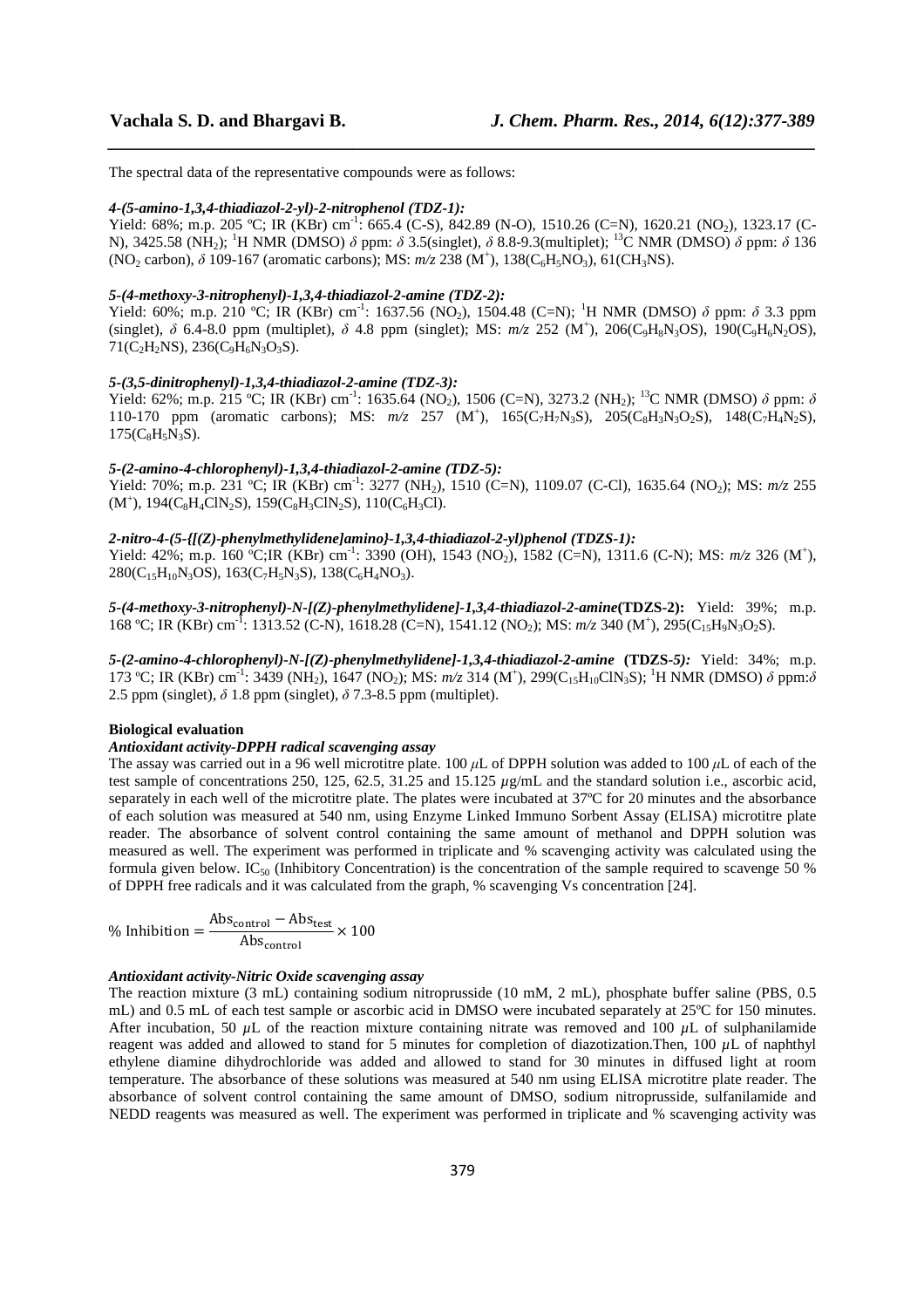calculated using formula given below. IC<sub>50</sub> is the concentration of the sample required to scavenge 50 % of nitrite ions and it was calculated from the graph, % scavenging Vs concentration [25].

*\_\_\_\_\_\_\_\_\_\_\_\_\_\_\_\_\_\_\_\_\_\_\_\_\_\_\_\_\_\_\_\_\_\_\_\_\_\_\_\_\_\_\_\_\_\_\_\_\_\_\_\_\_\_\_\_\_\_\_\_\_\_\_\_\_\_\_\_\_\_\_\_\_\_\_\_\_\_*

% Inhibition  $=$   $\frac{\text{Abs}_{\text{control}} - \text{Abs}_{\text{test}}}{\text{S}_{\text{test}}}$  $\frac{\text{Antrol}}{\text{Abs}_{\text{control}}} \times 100$ 

# *In vivo* **Anti-inflammatory activity Carrageenan induced rat hind paw oedema model**

# *Selection of animals*

*Wistar* rats inbred at Central Animal Research Facility, Manipal University, Manipal 576104 were used in the study.

#### *Acute toxicity study*

Acute toxicity studies were conducted to determine the safe dose by up and down stair case method. Animals were divided into groups each consisting of 6 animals. Drug suspension was prepared using 0.25 % carboxy methyl cellulose (CMC). Test compounds were given orally as suspension at a single dose of 500, 1000 and 2000 mg/kg body weight. Control group was treated with 0.25 % CMC. Animals were continuously observed for 7 days for behavioral changes, toxicity and mortality [26].

# *Procedure*

0.25 % CMC was selected as vehicle to suspend the standard drug and test compounds. The rats were starved for 18 h prior to the experiment. The animals were divided into 7 groups, each containing of six animals. Oedema was induced in the left hind paw of all rats by subcutaneous injection of 0.1 mL of 1 % w/v carrageenan in 0.9 % saline into their footpads. The  $1<sup>st</sup>$  group was kept as control and was given 0.25 % CMC. The  $2<sup>nd</sup>$  to 6<sup>th</sup> groups were given an aqueous suspension of the synthesized compounds at 100 mg/kg body mass. And, the  $7<sup>th</sup>$  group (standard) was administered Diclofenac (10 mg/kg body mass). All the test compounds and the standard drug were administered orally 1 h before the carrageenan injection. The paw volume of each rat was measured using a digital plethysmometer (UGO Basil, Italy), immediately after the carrageenan injection (0 h) and at 1<sup>st</sup> and 3<sup>rd</sup> h of the post administration of carrageenan injection. The increase in the paw volume was calculated for each group and the results were expressed as the mean increase in the paw volume  $\pm$  S.E.M. Results were analyzed statistically using one-way ANOVA followed by multiple comparison by post-hoc Dunnett's test. The minimum level of significance was fixed at  $p < 0.01$ . The percentage inhibition of paw volume for each test group was calculated using the following equation [27].

Percentage of inhibition  $(\% ) = 100$  (1-  $(x/y)$ )

#### Where

 $x =$  mean increase in paw volume of treated animals

 $y =$  mean increase in paw volume of control animals

#### *Docking studies*

Molecular docking is a tool of computational investigation of ligand binding to a receptor. It predicts the affinity and activity of the molecules on their protein targets [28]. The X-ray crystal structure of the protein, 2CIB [29] was downloaded from the RSCB Protein Data Bank (RSCB PDB) for the docking studies. Molegro Virtual Docker (MVD) program was used in docking simulation to investigate the potential binding modes of compounds TDZ 1-5 and TDZS 1-5 on the catalytic site of cytochrome P450 14α-demethylase (PDB, 2CIB) as the target enzyme. This study rendered useful information to design 2-amino-1,3,4-thiadiazole as inhibitors of cytochrome P450 14αdemethylase.

#### *Experimental*

The molecules in the workspace must be in a suitable format before they are involved into the docking process. Hence, the 3D conformations of the molecule and the enzyme were generated, then, they were imported into the MVD software. Then, the potential binding site for the protein was narrowed down by selecting the option 'Detect Cavities'. Then, the docking simulation was performed by invoking the 'Docking Wizard' option. While the simulation was running, the energy of the best pose (the pose with the lowest energy) was observed on the 'Graph tab page'. The graph showed the docking score as a function of number of iterations performed by the docking search algorithm. When the docking run finishes, the poses found can be imported into MVD by dragging and dropping the Docking results icon onto the MVD application.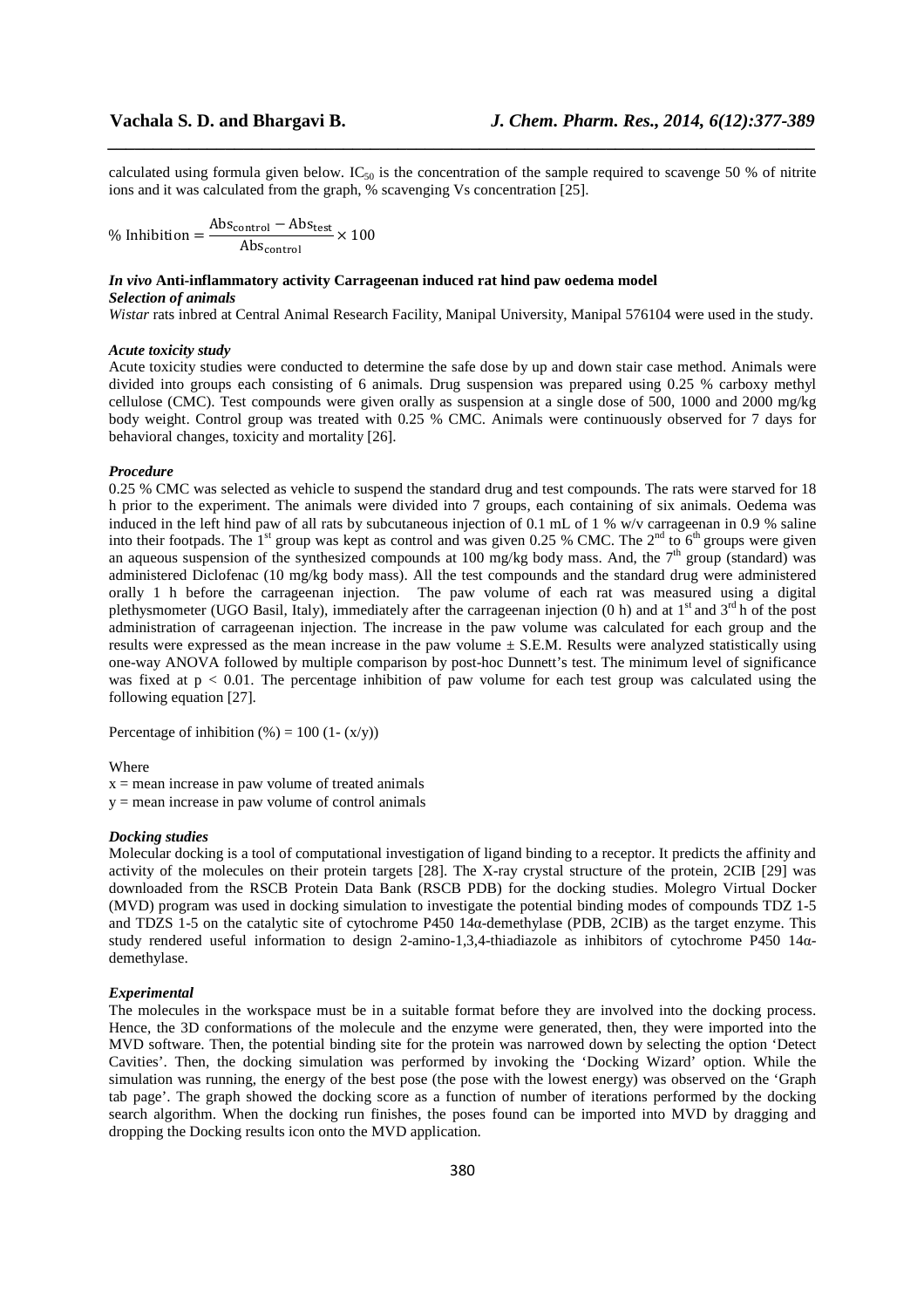After importing the Docking Results file, the Pose Organizer will appear showing the poses found. The pose with highest moldock score was added to the workspace. The possible H-bond interactions seen in the ligand-receptor complex were identified and their bond length and total energy along with the atoms and amino acids involved in the interaction were noted down. The molecule with highest Moldock score value was considered to be more potent comparative to others.

*\_\_\_\_\_\_\_\_\_\_\_\_\_\_\_\_\_\_\_\_\_\_\_\_\_\_\_\_\_\_\_\_\_\_\_\_\_\_\_\_\_\_\_\_\_\_\_\_\_\_\_\_\_\_\_\_\_\_\_\_\_\_\_\_\_\_\_\_\_\_\_\_\_\_\_\_\_\_*

### *In vitro anticancer activity- MTT assay*

Exponentially growing cells were harvested from T-25 mL flask and a stock cell suspension was prepared. A 96 well flat bottom tissue culture plate was seeded with  $5x10^4$  cells/mL in medium and supplemented with 10 % FBS. Then, the plate was incubated at 37°C for 24 h in 5 %  $CO<sub>2</sub>$  atmosphere. A partial monolayer was formed after 24 h; the supernatant liquid was flicked off and to this 100  $\mu$ L of different drug concentrations (1000  $\mu$ g/mL, 500 $\mu$ g/mL, 250*µ*g/mL and 125*µ*g/mL) was added. The cells in the control group received no treatment. The plates were then incubated at 37°C for 3 days in 5 %  $CO<sub>2</sub>$  atmosphere. After the treatment for 72 h, drug containing media was removed and the plates were washed twice with 100 *µ*L of PBS. To each well of the 96 well plate, 100 *µ*L of MTT reagent (stock: 2 mg/mL) was added and incubated for 4 h at 37 ºC. Plates were centrifuged at 2000 RPM for 10 minutes and inverted on tissue paper to remove the media. To solubilize formazan crystals in the wells, 100 *µ*L of isopropanol was added to each well and incubated at 37ºC for 30 minutes. The optical density (OD) was measured by an ELISA plate reader at 540 nm.

The percentage growth inhibition was calculated using the following formula.

Percentage growth inhibition = 
$$
1 - \left(\frac{\text{Mean OD of individual test group}}{\text{Mean OD of control group}}\right)
$$
 x 100

The IC<sub>50</sub> value obtained was the concentration of sample required to inhibit the growth of 50 % of viable cell population [30].

# *In vivo anticancer activity - EAC liquid tumor model* **[31]**

# *Selection of animals*

Swiss albino mice inbred at Central Animal Research Facility, Manipal University, Manipal 576104 were used in the study.

#### *Liquid tumor model*

The EAC cells originally obtained from Amala Cancer Research Center, Thrissur, Kerala, India, were maintained and propagated by serial intraperitoneal transplantation in adult Swiss Albino mice. The ascitic carcinoma bearing mice (Donor) was taken 12-15 days after tumor transplantation. The ascitic fluid was drawn using an 18-gauge needle into sterile syringe. A small amount was tested for microbial contamination. Tumor viability was determined by trypan blue exclusion test and cells were counted using haemocytometer. The ascitic fluid was suitably diluted in normal saline to get a concentration of 10 x10<sup>6</sup> cells/mL. From this stock suspension, 0.25 mL (2.5 million cells) was injected intraperitoneally to obtain ascitic tumor. The mice were weighed on the day of tumor inoculation and then alternatively for 14 days. The animal care and handling was carried out in accordance to guidelines issued by the Institutional Animal Ethics Committee.

### *Acute toxicity study*

Acute toxicity studies were conducted to determine the safe dose by up and down stair case method. Animals were divided into groups consisting of 6 animals in each group. Drug suspension was prepared using 0.25 % CMC. Test compounds were given orally as suspension at a single dose of 500, 1000 and 2000 mg/kg body weight. Control group was treated with 0.25 % CMC. Animals were continuously observed for the first 72 h and then for 7 days for behavioural changes, toxicity and mortality [26]. The animals treated with 1000 mg/kg of the test samples were found be safe. So,  $1/10^{th}$  of the safer dose was selected for the activity

#### *Procedure*

The compounds which showed significant *in vitro* anticancer activity were further selected for *in vivo* anticancer activity. The animals were weighed and divided into eight groups, each containing of 6 animals. EAC cells (2.5 million cells) were injected by intraperitoneal route to each mouse of each group except the normal control (Group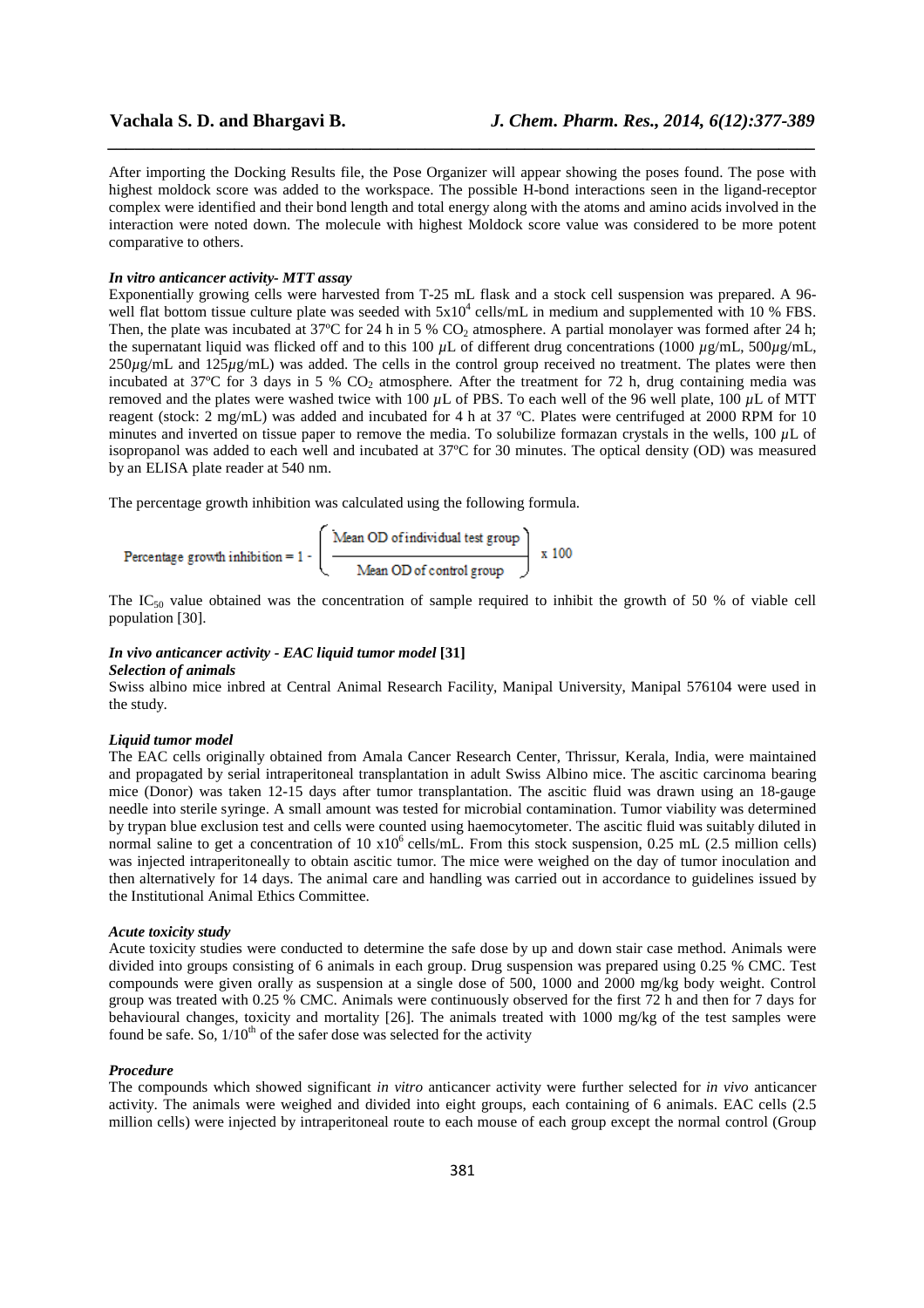I). This was taken as day 0. Treatment with test compounds and cisplatin (standard) were given alternatively for 7 days from day 1. On 14<sup>th</sup> day, after 24 h of the last dose, half the numbers of animals from each group were sacrificed for studying the following parameters.

*\_\_\_\_\_\_\_\_\_\_\_\_\_\_\_\_\_\_\_\_\_\_\_\_\_\_\_\_\_\_\_\_\_\_\_\_\_\_\_\_\_\_\_\_\_\_\_\_\_\_\_\_\_\_\_\_\_\_\_\_\_\_\_\_\_\_\_\_\_\_\_\_\_\_\_\_\_\_*

#### *Parameters monitored*

# *% increase in weight as compared to day "0" weight*

Upon weighing the animals on the day of inoculation and after once in 2 days of the post inoculation period, the increase in weight was calculated as follows

wt on respective day

- 1) x 100

wt on day 0

# *Mean survival time (MST) and Increase in lifespan (% ILS)*

Total number of days an animal survived from the day of tumor inoculation was counted. Subsequently, the Mean survival time was calculated. The % ILS was calculated as follows.

MST of treated group – MST of control group

 $-$  ) x 100

# MST of control group

An enhancement of life span by 25 % or more than that of the control was considered as an effective anticancer response.

# *Haematological parameters*

On  $14<sup>th</sup>$  day, after sacrificing the animals, blood samples were collected in order to find out the red blood cells (RBC), white blood cells (WBC) and Haemoglobin (Hb) counts which are the important parameters to assess the effect of the synthesized compounds on EAC cells bearing tumour mice.

### **RESULTS AND DISCUSSION**

## *Chemistry*

Totally, ten novel 2,5-substituted-1,3,4-thiadiazole derivatives were synthesized (Table 1) and characterized by UV, IR, <sup>1</sup>HNMR, <sup>13</sup>C NMR and Mass spectral analysis.



| Table 1. List of the 1,3,4-thiadiazole derivatives synthesized |  |
|----------------------------------------------------------------|--|
|                                                                |  |

| Code   | $R_1$                    | $\mathbf{R}_2$           | $R_3$                    | $R_4$                        | R                 | Mol. formula          | Molecular wt. |
|--------|--------------------------|--------------------------|--------------------------|------------------------------|-------------------|-----------------------|---------------|
| TDZ-1  | -                        | NO <sub>2</sub>          | <b>OH</b>                | ۰                            | Н                 | $C_8H_6N_4O_3S$       | 238           |
| TDZ-2  | $\overline{\phantom{a}}$ | NO <sub>2</sub>          | OCH <sub>3</sub>         | ۰                            | Н                 | $C_9H_8N_4O_3S$       | 252           |
| TDZ-3  | -                        | NO <sub>2</sub>          |                          | NO <sub>2</sub>              | Н                 | $C_8H_5N_5O_4S$       | 267           |
| TDZ-4  | OН                       | $\overline{\phantom{0}}$ | $\overline{\phantom{a}}$ | Cl                           | Н                 | $C_8H_6CIN_3OS$       | 228           |
| TDZ-5  | NH <sub>2</sub>          | $\overline{\phantom{0}}$ | CI                       | $\overline{a}$               | Н                 | $C_8H_7CIN_4S$        | 227           |
| TDZS-1 | ۰                        | NO <sub>2</sub>          | <b>OH</b>                | $\qquad \qquad \blacksquare$ | Phenylmethylidene | $C_{15}H_{10}N_4O_3S$ | 326           |
| TDZS-2 | $\overline{\phantom{a}}$ | NO <sub>2</sub>          | OCH3                     | $\overline{\phantom{0}}$     | Phenylmethylidene | $C_{16}H_{12}N_4O_3S$ | 340           |
| TDZS-3 | $\overline{\phantom{a}}$ | NO <sub>2</sub>          | ٠                        | NO <sub>2</sub>              | Phenylmethylidene | $C_{15}H_9N_5O_4S$    | 355           |
| TDZS-4 | OН                       | $\overline{\phantom{0}}$ | $\overline{\phantom{a}}$ | Cl                           | Phenylmethylidene | $C_{15}H_{10}CIN_3OS$ | 316           |
| TDZS-5 | NH <sub>2</sub>          | -                        | Cl                       | $\qquad \qquad \blacksquare$ | Phenylmethylidene | $C15H11ClN4S$         | 315           |

All compounds showed characteristic peaks as expected. The IR spectra of all the 1,3,4-thiadiazole derivatives were recorded in the 900-3600 cm<sup>-1</sup> range on Shimadzu FT-IR 8310 JAPAN using KBr pellets. The absorption bands in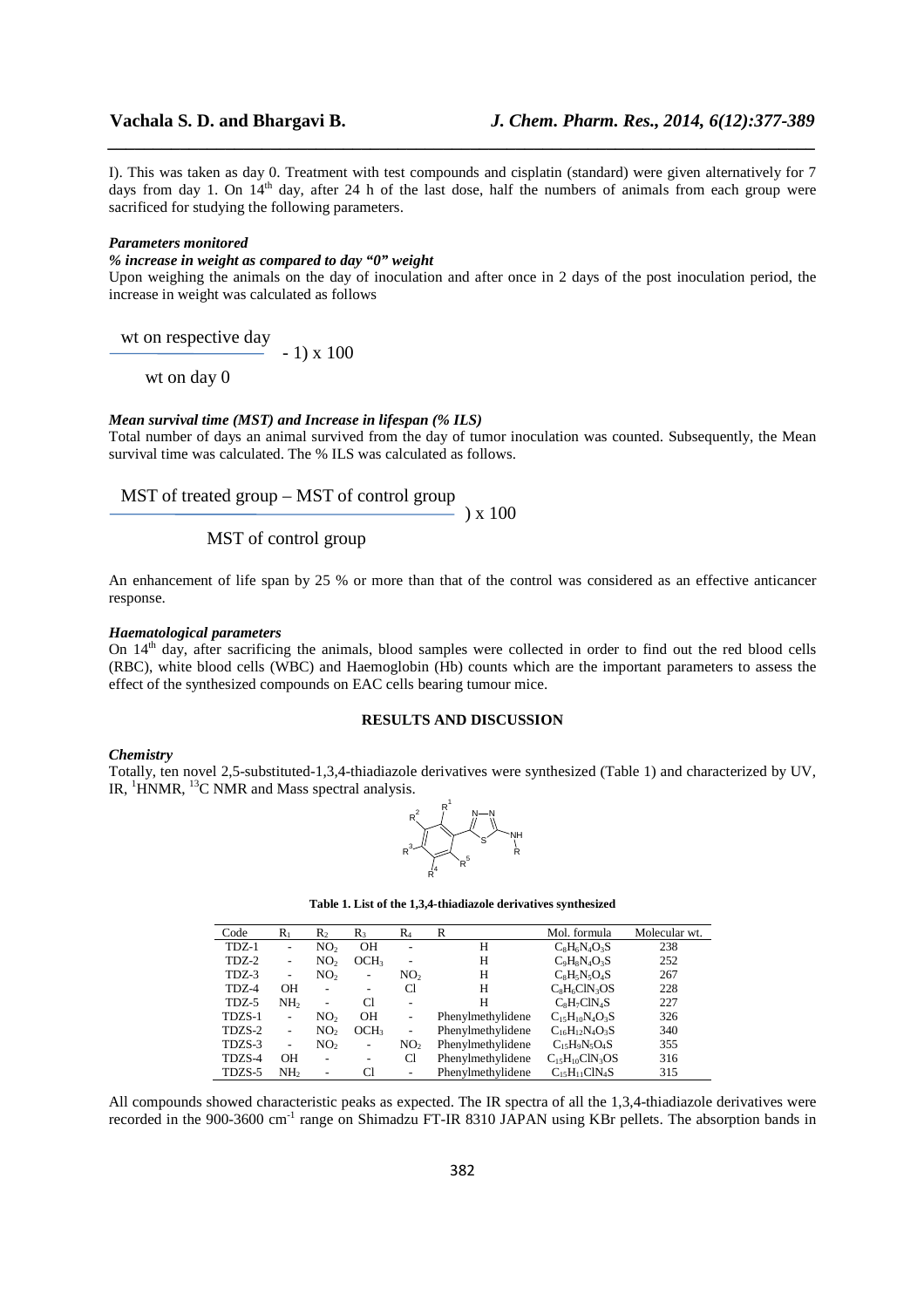the regions 1515-1582 cm<sup>-1</sup> and 1500-1540 cm<sup>-1</sup> indicated the presence of C=N and NO<sub>2</sub> groups, respectively. The aromatic C=C stretching showed a peak in the region 1570-1605 cm<sup>-1</sup> and the presence of C-N stretch was observed in the range between 1310-1320 cm<sup>-1</sup>. In addition, compounds containing O-H group exhibited a peak at 3150 cm<sup>-1</sup>. The <sup>1</sup>H NMR spectra were recorded on Bruker Biospin Avance-300 MHz using *d*-DMSO as solvent. The chemical shifts were reported as parts per million downfield from tetramethylsilane (Me<sub>4</sub>Si). The protons of the amino group in the TDZ series showed a singlet between *δ* 3.3 - 3.5 ppm; Whereas, in TDZS-5 a singlet was observed at *δ* 2.5 ppm. Further, <sup>13</sup>C NMR spectrum of TDZ-1 and 3 were taken to confirm their identities. The results were found satisfactory.

*\_\_\_\_\_\_\_\_\_\_\_\_\_\_\_\_\_\_\_\_\_\_\_\_\_\_\_\_\_\_\_\_\_\_\_\_\_\_\_\_\_\_\_\_\_\_\_\_\_\_\_\_\_\_\_\_\_\_\_\_\_\_\_\_\_\_\_\_\_\_\_\_\_\_\_\_\_\_*

In addition, to support the above data, Mass spectra were recorded on the Shimadzu MS-MS QP5050. The molecular ion peak of the reference compounds, TDZ-1, 2, 3, 5 and TDZS-1, 2, 5 were observed respectively at m/z, 238, 252, 267, 225, 326, 340 and 314 and the mass spectral data of the compounds were satisfactory. Further, in the MS spectra of compound TDZ-1, the peak at m/z 84 represents the thiadiazole fragment, and the loss of amino group from the molecular ion peak produced a peak at  $m/z$  222. In addition, the peak produced at  $m/z$  60 indicated the base peak formed due to  $CNSH_2$  fragment. In the MS spectra of compound TDZ-2, the peak at m/z 206 represented the loss of nitro group. The MS spectra of the compound TDZ-3 shown a peak at m/z 205 represented the loss of nitro and amino group. Compound TDZ-5 shown MS spectra with a peak at m/z 194 indicating loss of 2 amino groups from the molecule. Moreover, TDZS-1 shown mass spectra with a base peak at m/z 163 by a 5 cyclopenta-1,3-dienyl-[1,3,4]thiadiazole-2-ylamine fragment. Further, TDZS-5 showed a peak at m/z 299 due to loss of amino group. Hence, all the above spectral data confirmed the proposed structure of the synthesized compounds.

## **Biological evaluation**

# *In vitro Antioxidant Activity-DPPH radical method*

All the synthesized compounds with concentrations ranging from 15.625-250 *µ*g/mL were tested for their antioxidant activity by DPPH radical method. The potency of the test compounds was determined based on their  $IC_{50}$  values.

| Code          | % DPPH radical scavenging (µg/mL) |         |         |        |         |           |  |
|---------------|-----------------------------------|---------|---------|--------|---------|-----------|--|
|               | 250                               | 125     | 62.5    | 31.25  | 15.625  | $IC_{50}$ |  |
| TDZ-1         | 85.5094                           | 76.4531 | 55.2553 | 35.801 | 24.1753 | 74.9920   |  |
| $TDZ-2$       | 63.7982                           | 57.7745 | 39.9310 | 23.263 | 12.1123 | 148.283   |  |
| TDZ-3         | 40.0594                           | 24.8386 | 15.1652 | 8.3082 | 5.21910 | 309.500   |  |
| <b>TDZ-4</b>  | 53.1111                           | 35.1648 | 30.5448 | 18.190 | 13.2612 | 221.753   |  |
| <b>TDZ-5</b>  | 87.3913                           | 87.9671 | 66.6922 | 44.565 | 28.7966 | 39.6147   |  |
| TDZS-1        | 90.1625                           | 91.8150 | 84.5674 | 63.604 | 43.0959 | 57.3655   |  |
| TDZS-2        | 82.9422                           | 88.1673 | 89.4737 | 87.809 | 70.9763 | > 250     |  |
| TDZS-3        | 68.6222                           | 57.6465 | 55.2124 | 46.385 | 34.4610 | 76.4404   |  |
| TDZS-4        | 85.8303                           | 76.5125 | 62.9795 | 53.710 | 40.8092 | 16.1930   |  |
| TDZS-5        | 84.7473                           | 83.3630 | 68.2426 | 47.968 | 30.0792 | 33.4973   |  |
| Ascorbic acid | 57.9300                           | 56.4500 | 54.5300 | 53.340 | 49.5700 | 15.4500   |  |

**Table 2. Percentage DPPH radical scavenging activity** 

Among the compounds tested, TDZS-4, bearing 5-chloro-2-hydroxy group at the  $5<sup>th</sup>$  position on the 1,3,4thiadiazole scaffold exhibited free radical scavenging activity better than all other compoundsand it exhibited 85.8 % radical scavenging activity at 250 *µ*g/mL, as shown in Table 2. Whereas, compound TDZ-5 and its Schiff base TDZS-5, having 2-amino-4-chlorophenyl substitution at  $5<sup>th</sup>$  position exhibited 50 % radical scavenging activity at 33.5 and 39.6 *µ*g/mL, respectively.

Further, Schiff bases containing 4-hydroxy-3-nitro and 3,5-dinitro substituted phenyl group at the  $5<sup>th</sup>$  position showed the antioxidant activity with IC<sub>50</sub> at 57.4, 76.4  $\mu$ g / mL, respectively. However, the rest of the synthesized compounds were found to have 50 % radical scavenging activity at > 100 *µ*g/mL concentrations.

Thus, the results revealed that, the presence of electron withdrawing groups such as, chloro, hydroxyl and amino substituted phenyl ring at the  $5<sup>th</sup>$  position on the parent structure would be the probable reason for their increased activity. In addition, it was also observed that, Schiff bases, TDZS 1-5 showed better radical scavenging activity than that of their intermediates TDZ 1-5. This observation revealed that, the presence of substituted amino group at the 2<sup>nd</sup> position played a crucial role in determining the activity probably because of their increased aromaticity.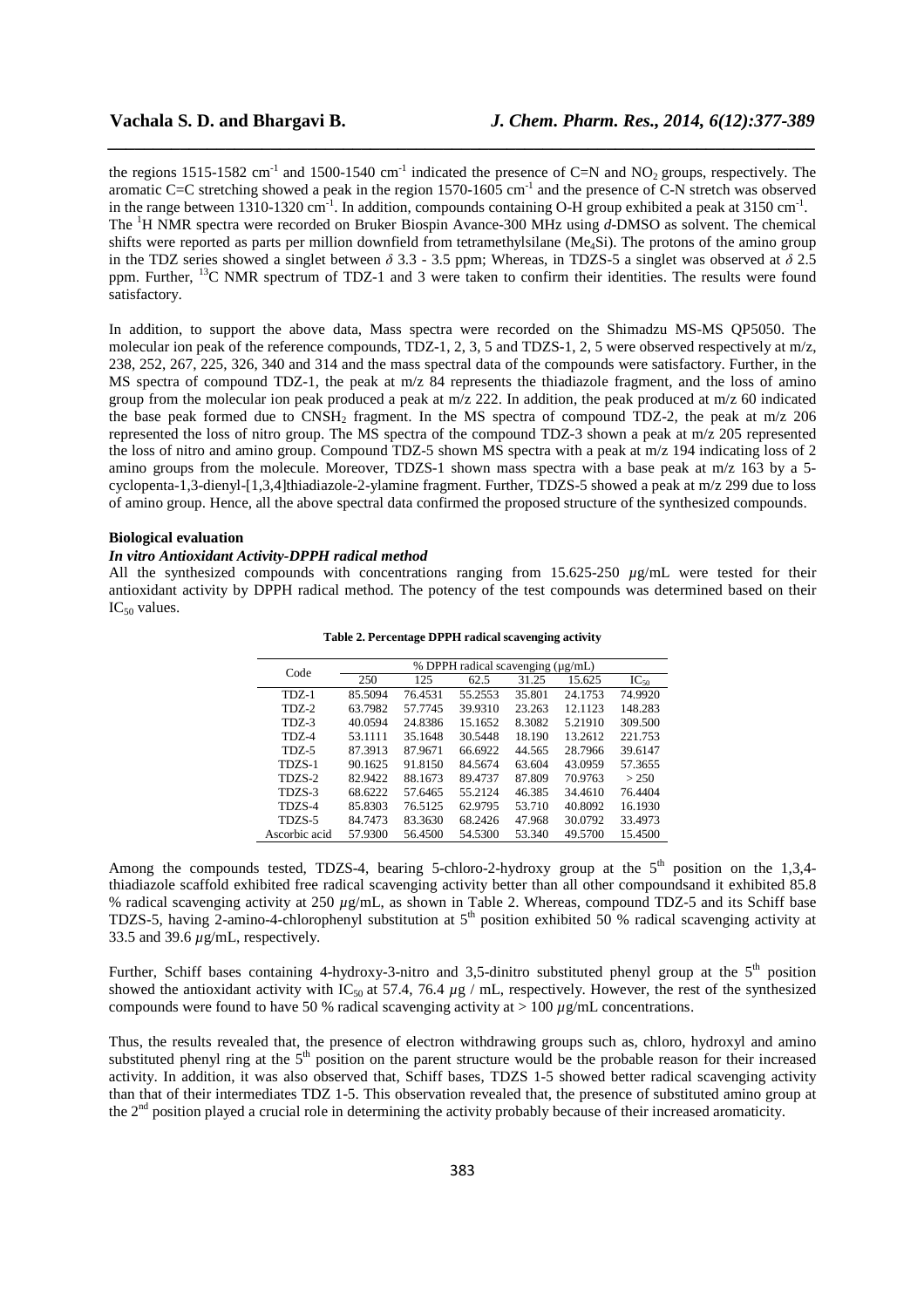#### *In vitro antioxidant activity-Nitric oxide scavenging method*

To substantiate the antioxidant activity of the synthesized compounds, nitric oxide scavenging assay was performed with concentrations ranging from 1000-31.25 *µ*g/mL.

*\_\_\_\_\_\_\_\_\_\_\_\_\_\_\_\_\_\_\_\_\_\_\_\_\_\_\_\_\_\_\_\_\_\_\_\_\_\_\_\_\_\_\_\_\_\_\_\_\_\_\_\_\_\_\_\_\_\_\_\_\_\_\_\_\_\_\_\_\_\_\_\_\_\_\_\_\_\_*

| Code    | % Nitric oxide Scavenging (µg/mL)                             |        |         |        |        |        |           |
|---------|---------------------------------------------------------------|--------|---------|--------|--------|--------|-----------|
|         | 1000                                                          | 500    | 250     | 125    | 62.5   | 31.25  | $IC_{50}$ |
| $TDZ-1$ | 23.7500                                                       | 9.8040 |         |        |        |        | >1000     |
| $TDZ-2$ | 34.3750                                                       | 18.137 | 12.2892 | 5.2154 |        |        | >1000     |
| $TDZ-3$ | 25.6250                                                       | 15.931 | 8.91566 | 9.7506 |        |        | >1000     |
| TDZ-4   | 22.5000                                                       | 11.275 |         |        |        |        | >1000     |
| $TDZ-5$ | 19.5833                                                       | 12.500 | 1.68675 |        |        |        | >1000     |
| TDZS-1  | 10.4308                                                       | 8.1250 | 7.59804 | 6.0241 | 5.5556 | 1.1038 | >1000     |
| TDZS-2  | 18.3333                                                       | 9.3137 | 6.74699 | 7.4830 | 5.0773 | 3.5556 | >1000     |
| TDZS-3  | 17.5904                                                       | 16.327 | 13.9583 | 8.3333 | 7.5556 | 1.9868 | >1000     |
| TDZS-4  | 22.4490                                                       | 21.556 | 20.0000 | 14.128 | 10.294 | 8.3333 | >1000     |
| TDZS-5  | 10.6250                                                       |        |         |        |        |        | >1000     |
|         | 6 - Francis Leader in andele a la carriera antica a calendari |        |         |        |        |        |           |

| Table 3. Nitric oxide radical scavenging activity |  |  |  |
|---------------------------------------------------|--|--|--|
|---------------------------------------------------|--|--|--|

*'-' no nitric oxide scavenging activity* 

From the results showed in Table 3, it was clear that, all the synthesized compounds were found to have  $10 - 34 \%$ antioxidant activity at 1000  $\mu$ g / mL and their IC<sub>50</sub> were expected to be at > 1000  $\mu$ g/mL. Hence, this investigation revealed that, none of the synthesized compounds were found to exhibit profound scavenging of nitrites.

# *In vivo anti-inflammatory activity*

The compounds with significant antioxidant activity were selected for *in vivo* anti-inflammatory activity.The dose of the compounds was determined by performing the acute toxicity study on *Wistar* rats by up and down staircase method at a single oral dose of 500, 1000 and 2000 mg/kg body weight. Results showed that, there were no toxic manifestations up to 1000 mg/kg body weight. Thus,  $1/10<sup>th</sup>$  of the higher safe doseswere considered for the *in vivo* anti-inflammatory activity.

| Code              | Dose                | Mean increase in the paw<br>volume |                     |  |
|-------------------|---------------------|------------------------------------|---------------------|--|
|                   | (mg/kg body weight) | 1 h                                | 3 h                 |  |
| Control           | 0.25 % CMC          | $0.147 \pm 0.037$                  | $0.307 + 0.048$     |  |
| Diclofenac Sodium | 10                  | $0.273 + 0.074*$                   | $0.057 \pm 0.130**$ |  |
| TDZ <sub>1</sub>  | 100                 | $0.307 \pm 0.012**$                | $0.340 \pm 0.110$   |  |
| TDZ-5             | 100                 | $0.260 \pm 0.067*$                 | $0.213 \pm 0.100$   |  |
| TDZS <sub>4</sub> | 100                 | $0.000 \pm 0.012**$                | $0.03 \pm 0.030**$  |  |
| TDZS <sub>5</sub> | 100                 | $0.033 \pm 0.027**$                | $0.183 \pm 0.035$   |  |
| TDZS 1            | 100                 | $0.100 + 0.058$                    | $0.203 + 0.140$     |  |

**Table 4. Effect of the selected compounds on mean increase in the paw volume** 

*\* P < 0.05 \*\*P < 0.01* 

Among the compounds tested, TDZS-4 having 5-chloro-2-hydroxy group and TDZS-5, having 4-chloro-2-amino group at the  $5<sup>th</sup>$  position in the 1,3,4-thiadiazole scaffold showed significant reduction in the carrageenan induced inflammation at the 1<sup>st</sup> h with 100 % and 89.13 %, respectively and they also showed the mean increase in the paw volume about 0.0±0.012 and 0.033±0.027 mL, indicating the significant reduction of the oedema when compared with that of the control and the standard, as shown in Table 4. However, the other compounds did not show any activity at the  $1<sup>st</sup>$  h, as depicted in Figure 2.

Results at the  $3<sup>rd</sup>$  h inferred that, TDZS-4, bearing 5-chloro-2-hydroxy substitution at the  $5<sup>th</sup>$  position had shown 83.5 % reduction against inflammation with significant reduction in the paw volume  $(0.03\pm0.03 \text{ mL})$ , when compared to diclofenac which had shown 57.3 % inhibition with paw volume 0.057±0.130 mL. Whereas, compounds TDZS-5 and TDZ-5 exhibited less protection against inflammation and their percentage anti-inflammatory was found to be 32.9 % and 21.95 %, respectively. However, the rest of the other compounds did not show any significant activity against the inflammation. Further, the results showed in table 2 and 3 established the positive correlation between the anti-inflammatory and the DPPH radical scavenging potential of the synthesized compounds. Thus, the above observations indicated that, the presence of the phenyl ring containing electron withdrawing groups at the  $5<sup>th</sup>$ position of 1,3,4-thiadiazole system might be responsible to exert significant anti-inflammatory activity.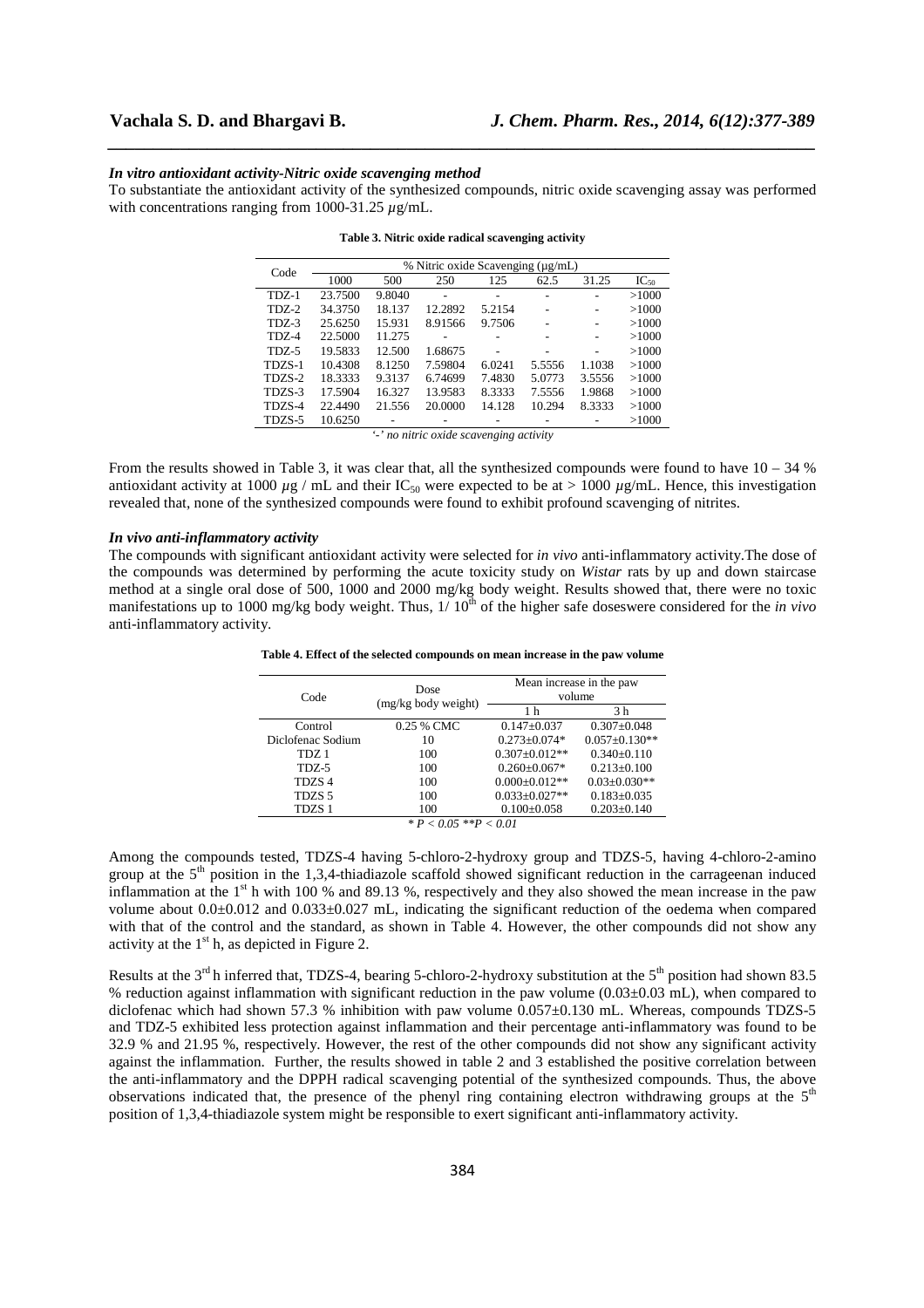

*\_\_\_\_\_\_\_\_\_\_\_\_\_\_\_\_\_\_\_\_\_\_\_\_\_\_\_\_\_\_\_\_\_\_\_\_\_\_\_\_\_\_\_\_\_\_\_\_\_\_\_\_\_\_\_\_\_\_\_\_\_\_\_\_\_\_\_\_\_\_\_\_\_\_\_\_\_\_* **Figure 2. The percentage protection of the selected compounds against the inflammation** 

### *Docking studies*

Docking study on the receptor interaction was performed to investigate the potential binding modes of compounds TDZ 1-5 and their Schiff bases, TDZS 1-5.

|  | Table 5. Docking studies on 2CIB protein |  |  |
|--|------------------------------------------|--|--|
|  |                                          |  |  |

| Code                                                                                       |                     |              |              | Docking Parameters         |                                                |  |
|--------------------------------------------------------------------------------------------|---------------------|--------------|--------------|----------------------------|------------------------------------------------|--|
|                                                                                            | Moldoc Score (Grid) | Moldoc score | Rerank score | No. of H-bond interactions | Amino acids involved in the H-bond interaction |  |
| $TDZ-1$                                                                                    | $-108.326$          | $-100.048$   | $-78.3772$   |                            | Gln 181, Pro 101, Arg 308                      |  |
| TDZ-2                                                                                      | $-113.239$          | -108.488     | -85.9166     |                            | Arg 308, Asn 171, Val 104                      |  |
| TDZ-3                                                                                      | NI                  | NI           | NI           | NI                         | NI                                             |  |
| TDZ-4                                                                                      | -94.6906            | $-93.6148$   | -71.6483     |                            | Gln 149, Gln 181, Phe 102, Val 182             |  |
| TDZ-5                                                                                      | -97.2475            | $-93.7244$   | -75.1659     |                            | Gln 181, Gln 149                               |  |
| TDZS-1                                                                                     | -142.090            | $-140.172$   | $-113.715$   |                            | Arg 308, Val 182, Gln 181                      |  |
| TDZS-2                                                                                     | -137.501            | $-134.020$   | $-113.447$   | 10                         | Arg 308, Val 182, Gln 181                      |  |
| TDZS-3                                                                                     | NI                  | NI           | NI           | NI                         | NI                                             |  |
| TDZS-4                                                                                     | $-121.413$          | $-122.360$   | $-96.4144$   | <sub>6</sub>               | Ile 180, Val 182, Thr 183, Gln 181, Val 104    |  |
| TDZS-5                                                                                     | $-129.294$          | $-131.056$   | $-106.934$   |                            | Ile 180, Pro 101, Val 182,                     |  |
| $\mathbf{M}$ $\mathbf{M}$ $\mathbf{M}$ $\mathbf{M}$ $\mathbf{M}$ $\mathbf{M}$ $\mathbf{M}$ |                     |              |              |                            |                                                |  |

*NI : No interaction* 

Molegro Virtual Docker (MVD) program was used in docking simulation to predict the binding affinity of the compounds on the protein, cytochrome P-450 14α-demethylase (PDB ID: 2CIB). Different poses of each ligand were screened and marked based on their MolDock score. The binding site for 2CIB enzyme was located majorly at residues Arg 308, Val 182, Gln 181 and rarely at Val 104, Gln 149, Ile 180, Thr 183, Pro 101 and Asn 171.

As shown in Table 5, the MolDock score values of the compounds TDZS-1 and TDZS-2, having 3-nitro-4-hydroxy and 3-nitro-4-methoxy group at the  $5<sup>th</sup>$  position respectively in the 1,3,4-thiadiazole scaffold were found to be at -140.172 and -134.02, and were far greater than the other compounds indicating that both the compounds were having effective binding potential than the others. The binding interaction of TDZS-1 with 2CIB was shown in the Figure 3. This compound showed maximum number of H-bond interactions between the nitrogen of  $3-NO<sub>2</sub>$  groupof the phenyl ring with C=NH of Arg 308 and the nitrogen atom of 2-NH<sub>2</sub> with NH<sub>2</sub> of Val 182.

Along with these, 8 other minor interactions were seen. Similarly, compound TDZS-2 was also found to exhibit better binding profile; besides the minor interactions, this compound exerted 2 major interactions, one was between the methoxy groupand the -NH<sub>2</sub> group of Arg 308 (-2.2 kcal  $\ell$  mol) and the another was in between of the amino group and the Val 182 residue (-0.035 Kcal/mol) as depicted in Figure 4. Whereas, the compounds TDZS-5, TDZS-4, TDZ-2 were identified with moderate activity. The above docking results revealed that, Schiff bases, TDZS 1-5 were more effective in binding with 2CIB when compared to intermediates TDZ 1-5. Further, the compounds having high binding profile with the receptor 2CIB were also speculated to exhibit similar *in vitro* anticancer activity.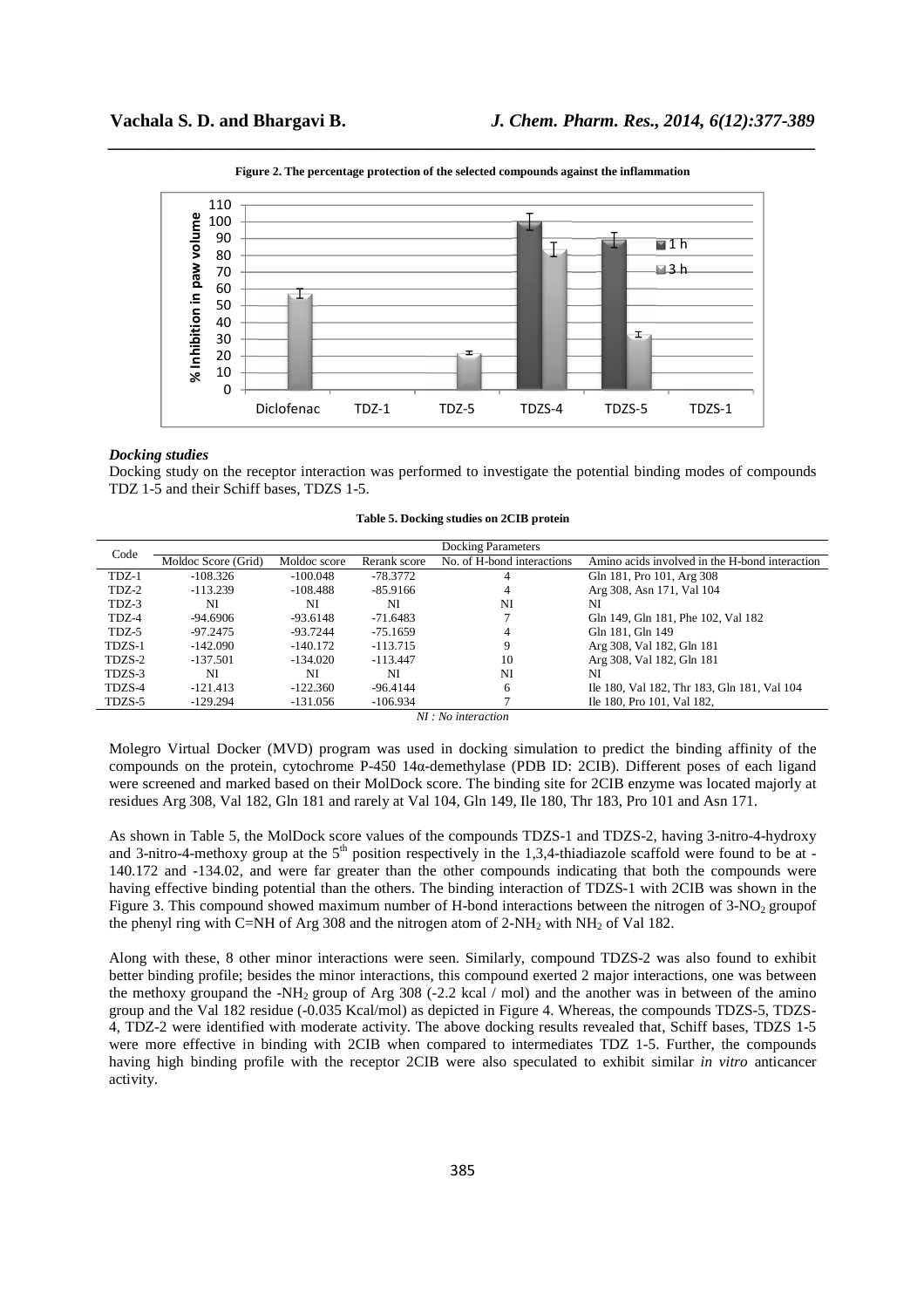







#### *In vitro anticancer activity*

All the ten synthesized compounds were screened for their *in vitro* anticancer activity by MTT assay on Hep2 cell line (laryngeal cancer) on different concentrations in the range 1000-125 *µ*g/mL. Among the tested compounds, TDZS-5 and TDZS-4 showed the 50 % inhibition of Hep2 cells growth at a lower concentration. Their  $IC_{50}$  values were found to be at 109.99 and 118.424  $\mu$ g/mL, respectively as represented in Table 6. Compounds TDZ-5, TDZ-3 and TDZ-4 showed moderate growth inhibition of Hep2 cells with IC<sub>50</sub> at 143.94, 163.82 and 184.7  $\mu$ g/mL, respectively. However, compounds TDZS-1, TDZS-2 and TDZS-3 were found to exhibit the 50 % cytotoxicity at < 125 *µ*g/mL. Schiff bases, TDZS 1-5 showed better cytotoxicity on Hep2 cell line when compared with that of TDZ 1-5, where they showed 50 % cytotoxicity between 143.9 – 163.8 *µ*g/mL. Further, the *in vitro* cytotoxic potency of the compounds was evidenced by their molecular interaction with the receptor 2CIB. Thus, the above results revealed that all the synthesized *Schiff* bases i.e., TDZS 1-5 were more active when compared to their corresponding free 2-NH2 derivatives. These results indicated that the substitution on the 2-amino group of the compound was important to induce cytotoxicity.

*\_\_\_\_\_\_\_\_\_\_\_\_\_\_\_\_\_\_\_\_\_\_\_\_\_\_\_\_\_\_\_\_\_\_\_\_\_\_\_\_\_\_\_\_\_\_\_\_\_\_\_\_\_\_\_\_\_\_\_\_\_\_\_\_\_\_\_\_\_\_\_\_\_\_\_\_\_\_*

| Code              | % Cytotoxicity       |                     |                 |                       |                           |  |
|-------------------|----------------------|---------------------|-----------------|-----------------------|---------------------------|--|
|                   | $1000 \, (\mu g/mL)$ | $500 \, (\mu g/mL)$ | $250(\mu g/mL)$ | $125 \text{ (µg/mL)}$ | $IC_{50}(\mu\text{g/mL})$ |  |
| TDZ 1             | 87.83                | 88.03               | 78.01           | 38.84                 | 227                       |  |
| TDZ <sub>2</sub>  | 88.33                | 87.38               | 62.18           | 37.63                 | 208.87                    |  |
| TDZ <sub>3</sub>  | 87.08                | 86.98               | 80.06           | 36.83                 | 163.818                   |  |
| TDZ <sub>4</sub>  | 88.43                | 86.22               | 70.55           | 6.880                 | 184.7                     |  |
| TDZ <sub>5</sub>  | 87.93                | 87.48               | 78.46           | 44.75                 | 143.94                    |  |
| TDZS <sub>1</sub> | 88.53                | 88.63               | 87.03           | 81.82                 | < 125                     |  |
| TDZS <sub>2</sub> | 86.22                | 86.45               | 84.90           | 72.40                 | < 125                     |  |
| TDZS <sub>3</sub> | 86.00                | 86.78               | 85.67           | 71.34                 | < 125                     |  |
| TDZS <sub>4</sub> | 87.44                | 86.33               | 78.31           | 52.14                 | 118.424                   |  |
| TDZS 5            | 87.44                | 86.99               | 84.84           | 62.80                 | 109.99                    |  |

**Table 6. In vitro anticancer activity of synthesized compounds on Hep2 cell lines by MTT assay** 

#### *In vivo anticancer activity*

The results revealed that, the Schiff bases, TDZS 1-5 were more cytotoxic among the compounds tested. Hence, they were taken further, to test their potency *in vivo* by EAC model. The effects of the compounds TDZS 1-5 on tumour volume, packed cell volume, tumour weight, mean survival time, increase in life span and haematological parameters were compared with control animals to determine their efficacy.

On 14<sup>th</sup> day, animals were weighed before and after collecting the peritoneal fluid to calculate the tumor weight.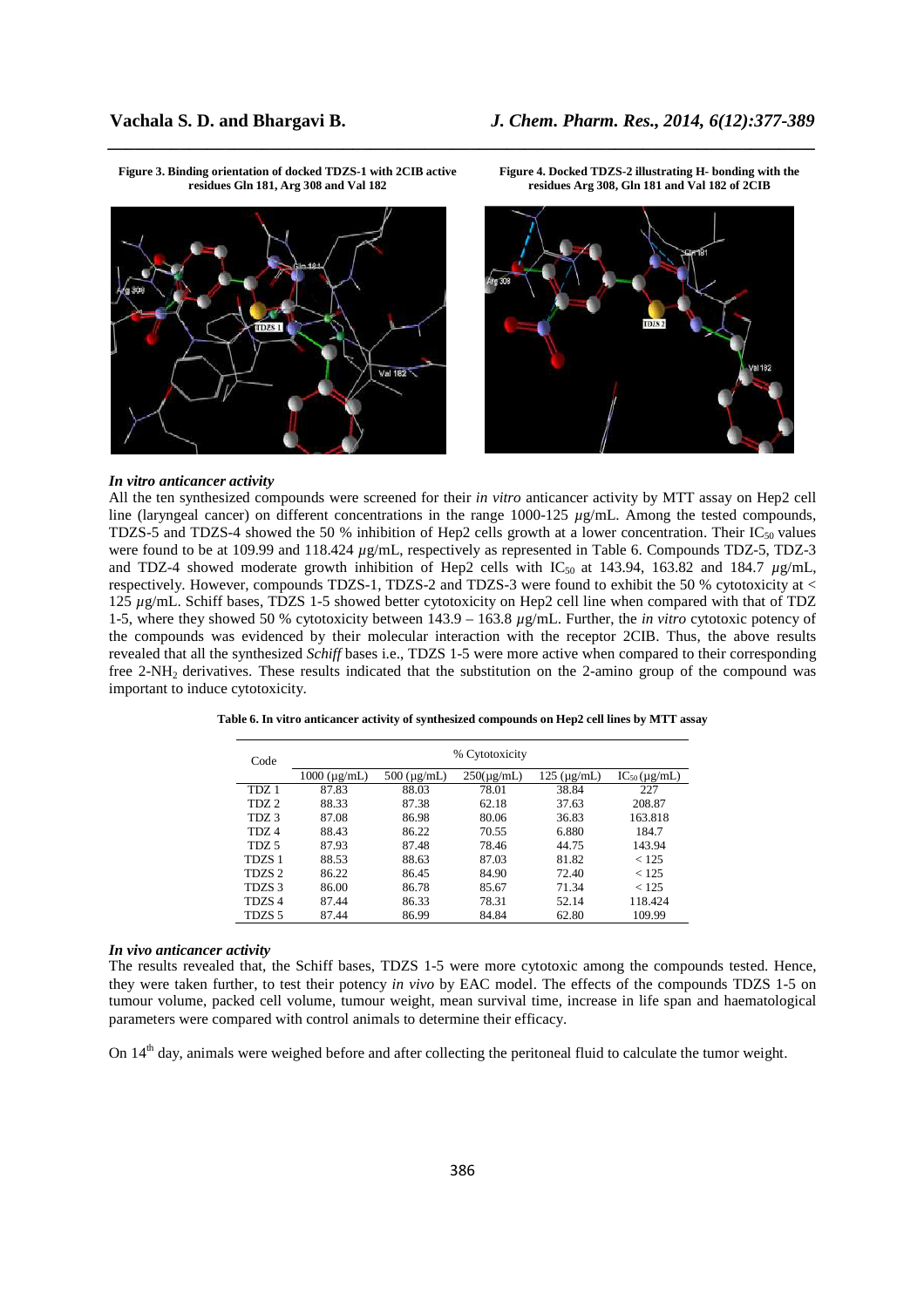**Table 7. Effect of the selected compounds on the parameters tumour volume, tumour weight and packed cell volume of the EAC cells bearing Swiss Albino mice (mean±S.E.M, n=6)** 

*\_\_\_\_\_\_\_\_\_\_\_\_\_\_\_\_\_\_\_\_\_\_\_\_\_\_\_\_\_\_\_\_\_\_\_\_\_\_\_\_\_\_\_\_\_\_\_\_\_\_\_\_\_\_\_\_\_\_\_\_\_\_\_\_\_\_\_\_\_\_\_\_\_\_\_\_\_\_*

| Code                                                                                                                                                                                                                                                                                                              | Tumor weight $(g)$ | Tumor volume (mL) | Packed cell volume (mL) |  |
|-------------------------------------------------------------------------------------------------------------------------------------------------------------------------------------------------------------------------------------------------------------------------------------------------------------------|--------------------|-------------------|-------------------------|--|
| Control                                                                                                                                                                                                                                                                                                           | $9.5 \pm 1.5$      | $10.7 \pm 1.40$   | $7.2 \pm 0.700$         |  |
| Cisplatin                                                                                                                                                                                                                                                                                                         | $6.5 \pm 0.5$      | $8.55 \pm 0.85$   | $3.45 \pm 0.35$         |  |
| TDZS <sub>1</sub>                                                                                                                                                                                                                                                                                                 | $6.5 + 0.5$        | $7.60 \pm 0.80$   | $3.25 \pm 0.05$         |  |
| TDZS <sub>2</sub>                                                                                                                                                                                                                                                                                                 | $7.5+0.5*$         | $8.0 \pm 0.000$   | $3.95+0.15$             |  |
| TDZS <sub>3</sub>                                                                                                                                                                                                                                                                                                 | $9.5 \pm 0.5$      | $9.00 + 2.60$     | $7.85 \pm 3.05$         |  |
| TDZS <sub>4</sub>                                                                                                                                                                                                                                                                                                 | $6.0 \pm 0.0$      | $9.05+0.15$       | $4.1 \pm 0.100$         |  |
| TDZS <sub>5</sub>                                                                                                                                                                                                                                                                                                 | $8.5 \pm 0.5$      | $9.65 \pm 0.95$   | $5.25 \pm 0.45$         |  |
| $\mathcal{L}$ and $\mathcal{L}$ and $\mathcal{L}$ and $\mathcal{L}$ and $\mathcal{L}$ and $\mathcal{L}$ and $\mathcal{L}$ and $\mathcal{L}$ and $\mathcal{L}$ and $\mathcal{L}$ and $\mathcal{L}$ and $\mathcal{L}$ and $\mathcal{L}$ and $\mathcal{L}$ and $\mathcal{L}$ and $\mathcal{L}$ and $\mathcal{L}$ and |                    |                   |                         |  |

*\*P < 0.05 \*\*P < 0.01 \*\*\*P < 0.001* 

The results shown in Table 7 indicated the effect of compounds on the tumor weight reduction. Among the five tested compounds, TDZS-4 and 1 exhibited more reduction in tumor weight. Whereas, compound TDZS-3, having 3,5-dinitro substituted phenyl group at the  $5<sup>th</sup>$  position did not show any significant reduction in the tumor weight as compared with the control. However, the rest of the other two compounds reduced the tumor weight moderately.

The peritoneal fluid which is present in the peritoneal cavity is the direct source for the tumor cells [32]. Thus, the decrease in the tumor volume indicates the anticancer activity of the test compounds. In this study, compounds TDZS-1 and TDZS-2, bearing 4-hydroxy-3-nitro and 4-methoxy-3-nitro phenyl substitution at the  $5<sup>th</sup>$  position on the 1,3,4-thiadiazole system reduced the total tumor volume better than the cisplatin treatment and their total tumor volume was measured as 7.6±0.8 and 8.0±0.0 mL, respectively. Whereas, the cisplatin treated animals showed 8.55±0.85 mL. However, the other compounds exhibited moderate activity when compared with the standard. Thus, the reduction in the tumor volume could serve as a sign of antitumor activity.

To substantiate the above results, the viable and non-viable tumor cells were counted by treating the peritoneal fluid with the trypan blue dye. The viable cells will not take the dye, whereas, the non-viable cells will be stained as violet. The effect of compounds on the viable and non-viable cell count was showed in Table 8.

**Table 8.Effect of the selected compounds on viable and non-viable cell count** 

| Code              | viable cells | non-viable cells |
|-------------------|--------------|------------------|
| Control           | 56.25        | 1.75             |
| Cisplatin         | 22.75        | 3.50             |
| TDZS <sub>1</sub> | 27.50        | 3.50             |
| TDZS <sub>2</sub> | 40.25        | 3.00             |
| TDZS <sub>3</sub> | 47.00        | 1.75             |
| TDZS <sub>4</sub> | 44.75        | 2.00             |
| TDZS <sub>5</sub> | 50.50        | 1.75             |

The results revealed that, all the selected compounds showed significant increase in the ratio of non-viable to viable cells compared to control. Particularly, the effect of compound TDZS-1 on tumor bearing mice was found to be more or less equivalent with that of the cisplatin treatment; the non-viable and viable cell counts of the TDZS-1 treatment was found to be 3.5 x  $10^6$  and  $27.5$  x  $10^6$  cells / mouse, respectively. Cisplatin, being the standard, exhibited significant anticancer activity with 3.5 million non-viable cells and 22.75 million viable cells / mouse. Further, compound TDZS-2, 4-methoxy-3-nitro substituted 1,3,4-thidiazole system showed better activity when compared with the rest of the compounds. The viable and non-viable cell count for this compound was calculated as 40.25 and 3.0 million cells, respectively. Whereas, the other three compounds such as, TDZS-3, 4 and 5 were not found to show great increase in the non-viable cell count.

Anemia is one of the major side effects reported in the cancer chemotherapy. So, in addition, the effects of the compounds on haematological parameters were also studied and the results were shown in Table 9. On  $14<sup>th</sup>$  day, blood samples were collected by retro orbital puncture and analyzed for the haematological parameters.

Tumor bearing mice (Group I) showed, the decrease in the RBC and Haemoglobin (Hb) levels, whereas, the WBC count was found to be increased. The results shown in the Table 9 indicated that, the RBC counts of the compound treated animals were increased. Particularly, compound TDZS-1 treatment showed RBC cell count of 6.65±0.05 million cells, whereas, in the control group, it was found to be 3.7±0.2 million cells. Moreover, the Hb levels were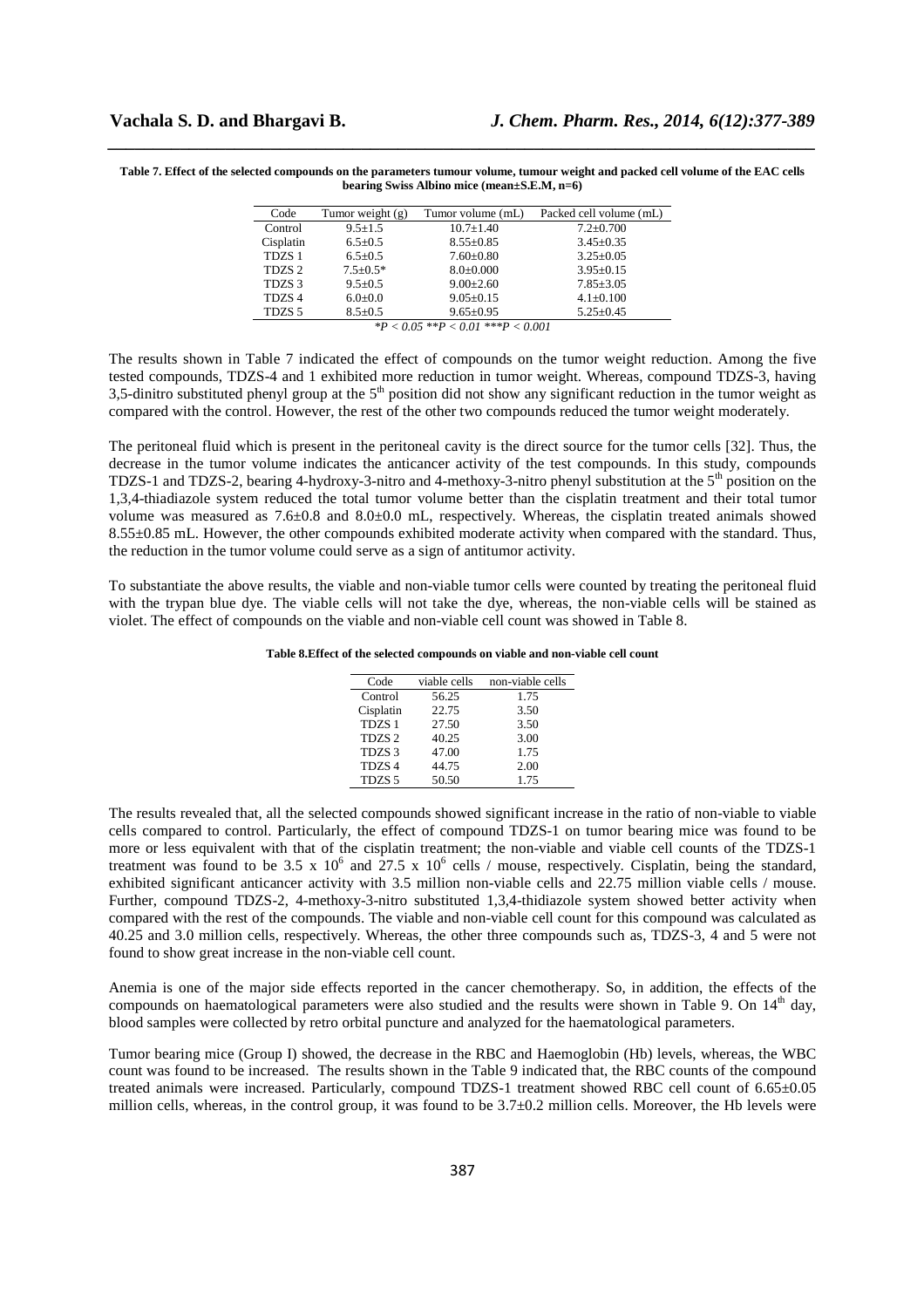also increased and it was observed as  $8.3\pm0.1$  and  $6.6\pm0.1$  g/dL, respectively for TDZS-1 and control, which signifying the anticancer effect of TDZS-1. However, other compounds also exhibited promising activity.

*\_\_\_\_\_\_\_\_\_\_\_\_\_\_\_\_\_\_\_\_\_\_\_\_\_\_\_\_\_\_\_\_\_\_\_\_\_\_\_\_\_\_\_\_\_\_\_\_\_\_\_\_\_\_\_\_\_\_\_\_\_\_\_\_\_\_\_\_\_\_\_\_\_\_\_\_\_\_*

#### **Table 9. Effect of the selected compounds on the haematological parameters of the EAC cells bearing Swiss Albino mice (mean±S.E.M, n=6)**

| Code                                    | RBC               | Hb                 | WBC             |  |
|-----------------------------------------|-------------------|--------------------|-----------------|--|
| Control                                 | $3.7 \pm 0.2$     | $6.60 \pm 0.10$    | $38.2 + 0.95$   |  |
| Cisplatin                               | $6.8 \pm 0.0$ *** | $8.45 \pm 0.05***$ | $23.0 + 1.0$ ** |  |
| TDZS <sub>1</sub>                       | $6.7+0.1***$      | $8.30 \pm 0.10***$ | $23.2 + 1.1**$  |  |
| TDZS <sub>2</sub>                       | $6.1 \pm 0.1$ *** | $7.80 \pm 0.10**$  | $27.2 + 1.8*$   |  |
| TDZS <sub>3</sub>                       | $5.5 + 0.3$ ***   | $6.80 \pm 0.60$ ** | $29.3 + 0.4$    |  |
| TDZS <sub>4</sub>                       | $5.7 \pm 0.3$ *** | $7.50 \pm 0.20**$  | $30.6 + 0.6$    |  |
| TDZS <sub>5</sub>                       | $5.1 + 0.1**$     | $6.85 \pm 0.05*$   | $31.5 + 1.4$    |  |
| *** $\bm{p}$<br>$*P < 0.05$ $*P < 0.01$ |                   |                    |                 |  |

The reduction in WBC cell counts also an important parameter to assess the anticancer potential of the compounds. Here again, compound TDZS-1 showed greater reduction in the WBC cell count when compared with that of the control. Further, it also showed similar effect as cisplatin treatment (Group II). The WBC cell count for this compound, TDZS-1 was observed as  $23.2 \pm 1.1 \times 10^3$  as shown in Table 9.

**Table 10.Effect of the selected compounds on Mean Survival Time (MST) and % Increase in Life Span (ILS)** 

| Code              | MST  | $\%$ ILS |
|-------------------|------|----------|
| Control           | 11.5 |          |
| Cisplatin         | 19.5 | 69.6     |
| TDZS <sub>1</sub> | 19.0 | 65.2     |
| TDZS <sub>2</sub> | 18.5 | 60.9     |
| TDZS <sub>3</sub> | 17.0 | 47.8     |
| TDZS <sub>4</sub> | 17.5 | 52.2     |
| TDZS <sub>5</sub> | 15.5 | 34.8     |

The anticancer potential was further assessed by the parameters MST and % ILS. Results shown in Table 10confirmed the promising anticancer activity of TDZS-1. It showed increase in life span of 65.2 % which was comparable with standard (69.6 %). From the above results, it was found that among the synthesized Schiff bases, TDZS-1 was the most potential compound against cancer.

# **CONCLUSION**

To conclude, an attempt was made to synthesize some novel 5-substituted-1,3,4-thiadiazol-2-amine derivatives by conventional method. This method provides us a simple and powerful tool for the synthesis of large number of multifunctional 1,3,4-thiadiazol-2-amines. All the synthesized compounds were evaluated for antioxidant, antiinflammatory and anticancer activities. From the biological studies, it was well understood that most of the 1,3,4 thiadiazol-2-amines were showing promising anticancer and antioxidant properties. Out of all the tensynthesized compounds, TDZS-4 showed potent antioxidant activity by DPPH radical scavenging method with  $IC_{50}$  at 16.2 *µ*g/mL. The same compound also showed significant anti-inflammatory activity. Docking results revealed that, the compounds TDZS-1 and TDZS-2 exhibited better Moldock scores. Similar results were obtained in *in vitro* cytotoxicity assay on Hep2 cell lines, where, they showed  $IC_{50}$  at <125  $\mu$ g/mL. Further, these two compounds showed promising *in vivo* anticancer activity on EAC cells bearing mice.

# **Acknowledgments**

Authors are thankful to AICTE and DST for providing the instrumental facilities (FTIR and UV). And they are grateful to Manipal University, Manipal, andDr. N. Udupa and Dr. Mallikarjuna Rao, The Principal, Manipal College of Pharmaceutical Sciences, for providing all the necessary facilities to carry out this study. We also thank Dr. Divakar Goli, ABMRCP, Bangalore for providing us facilities to publish this work.

# **REFERENCES**

[1] N Siddiqui; A Priya;A Waquar; SN Pandeya; AM Shamsher,*J. Chem. Pharm. Res*., **2009**, 1(1), 19-30.

[2] H Faisal; S Attar; Z Jamil; A Amir,*Eur. J. Med. Chem.*, **2010**, 45, 6127-6134.